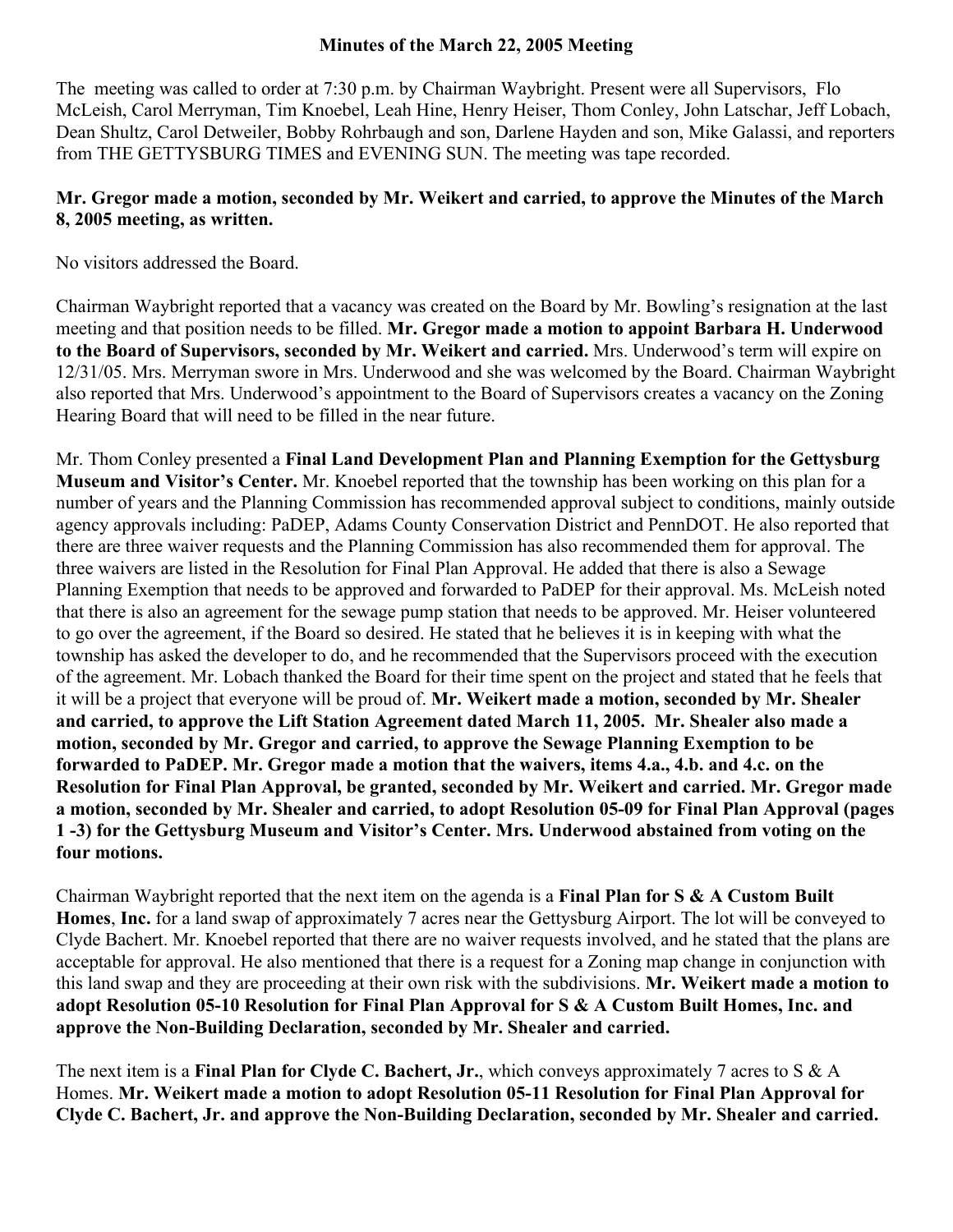# **Mr. Shealer made a motion, seconded by Mr. Weikert and carried to deny the Land Development Plan for Greenmount Creamery, based on the engineer's comment letter dated July 8, 2004, that has not been addressed by the developer.**

Ms. McLeish explained that, in conjunction with our pension plans, Principal is offering a service for terminated employees that receive a lump-sum payout. Principal will notify the person of the payout and ask them how they want the payout handled. If the person does not answer Principal, they would then roll the money over into an IRA account. She explained that would leave the township to do the administration of the person's money after they leave employment with the township. After some discussion, **Mr. Weikert made a motion, seconded by Mr. Gregor and carried to leave this up to the individual and not sign the agreement with Principal for this service.** 

Mr. Shealer reported that the Gettysburg Seventh Day Adventist School made a request of the township for consideration and recommendation for "School" highway signs on Route 34 near the entrance of their school. He added that the township would send a request to PennDOT to prepare a study to see if the signs are warranted, and the township's policy has been for the person requesting the sign pay for the signs and hardware and the township road department does the installation. **Mr. Gregor made a motion, seconded by Mr. Shealer and carried to proceed, on behalf of the school, to petition PennDOT to do the traffic study for the "school" signs.**

Ms. McLeish reported that the **Codification of Ordinances** is nearing completion. She added that typically, when there are changes, you would have to hold a hearing. The only changes that were made, in our case, is the change from Pennsylvania Department of Environmental Resources to Pennsylvania Department of Environmental Protection, and Mr. Heiser does not feel that this is a substantive change and no hearing has to be held, but the Supervisors can if they so chose. She added that she has a draft copy for each Supervisor to review. She also explained that once the book is adopted, it will be updated on a yearly basis to include any changes made during the year and it will be available online. The Supervisors agreed that since this is just a housekeeping issue, it is not necessary to hold a public hearing. Ms. McLeish added that the township must publish a notice of the thier intention to adopt the codification.

Mr. Shealer reported that the township's construction specifications are around ten years old and need to be updated and he asked for the Board's approval to get a cost estimate from the township's engineer. There was no money put in the budget for this, but after the estimate is received this can be examined. **Mr. Weikert made a motion, seconded by Mr. Gregor and carried to have the township's engineer prepare a cost estimate to update the township's construction specifications.**

Chairman Waybright reported that the township has received a request from **Interfaith Housing** for a waiver from the requirement to prepare a full land development plan for a conversion of the prior Manito building on Chambersburg Road to 11 apartments. Mr. J.R Crushong., on behalf of Interfaith Housing, explained that there will not be any changes made to the outside of the building or the existing parking lot. Mr. Knoebel explained that the Zoning Officer determined that a plan is necessary, but the MPC does allow the Supervisors to waive this requirement. Mr. Gregor asked Mr. Knoebel if he thought the waiver should be granted and he replied that the Supervisors have to consider if this is a request that they want to have to keep on considering from other people or not. He suggested that, if the waiver is granted, a plot plan be prepared illustrating how the parking requirements are being met and any other zoning related issues. He added that there may also be sewage concerns involved. **Mr. Shealer made a motion to table the request for further consideration, seconded by Mr. Weikert.** Mr. Crushong also reported that they are working with the Authority to use the 3 existing EDUs that they currently have for the building based on flow rates that they have from other properties and to monitor the flows and increase the EDUs if they are exceeded. The funding is in the works and then they will be ready to go. He added that the building was previously a nursing home and the rooms are there, they would only be putting walls in these rooms. The occupancy would be limited to 1 or 2 people per unit. Mr. Gregor pointed out that there are many other residences in the township where there are only 1 or 2 people living and they pay for 1 EDU and do not get any break. He stated that it is a matter of being fair. **The motion to table carried. Mr.**